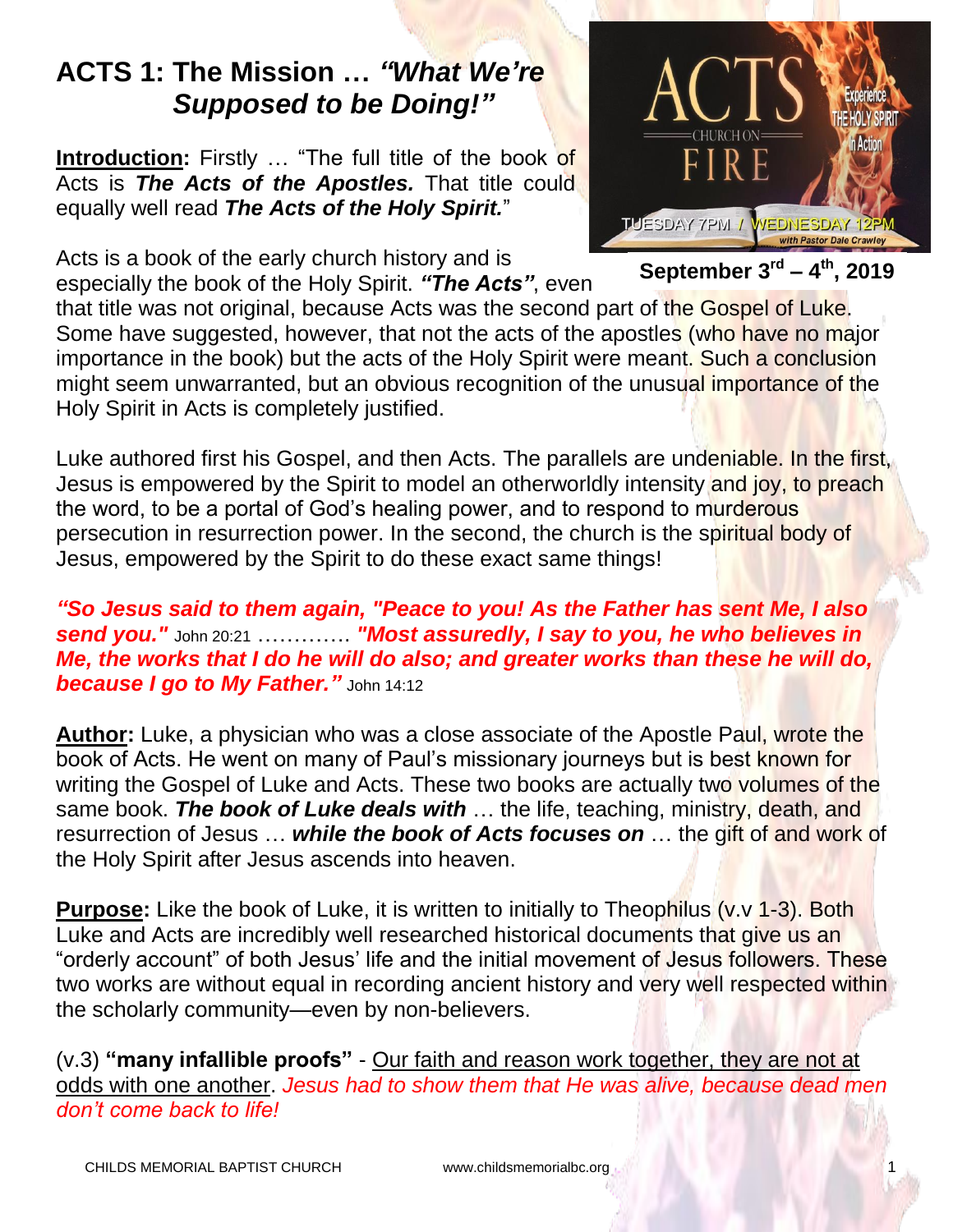*Being a person of faith doesn't mean that you check your mind at the door. Everyone is a person of faith … it just depends on what you put your faith "in"!*

#### **Jesus' Commissions** (vv. 4-11):

(v. 4) "Stay in Jerusalem." Why do you think Jesus said this? Jerusalem had a unique role as the "city of God" but it was also the place where His death and resurrection happened. This was not home for the disciples, Galilee was. *Jesus was telling them in essence, life will not be going back to the way things were!*

(v. 5) Jesus promises the Holy Spirit again and ties it to the fulfillment of Scripture.

(v. 6) Time has passed between verses 5-6. It is astounding that the disciples, having heard all the things that they have heard, having seen all the things that they have seen, still don't get it. They are thinking about the Kingdom of Israel, as if Jesus is going to be like King David of old and bring back the glory years. *They still don't get how big Jesus' salvation will be.* This is a further affirmation of just how big of deal the Holy Spirit is … in illumining their minds and directing their lives!

(v. 7) *If anyone ever sets a date for when Jesus will return, beware!* Jesus tells us, that only the Father knows the time for the restoration of His Kingdom. *(Isn't it funny how someone in every generation claims to have "figured it out"?*  $\circledcirc$ )

(v. 8) This verse sets the scope for the remainder of the book. It is descriptive of the book, but also helps us to order our own lives.

# **Description of the Book:**

- Witnesses in Jerusalem Acts 2-7
- Witnesses in Judea and Samaria Acts 8-12
- Witnesses to the ends of the earth Acts 13-28

#### **Prescriptive Ministry:**

- Our Jerusalem: our city and sphere of influence
- Our Judea: those a little further away but still culturally similar
- Our Samaria: those who are geographically close but culturally very different
- Our Ends of the Earth: all nations and peoples of the earth

*I would say … that we all have some responsibility "to be involved in being witnesses" to all of these different people groups. Think concentric circles of influence: going and sending.*